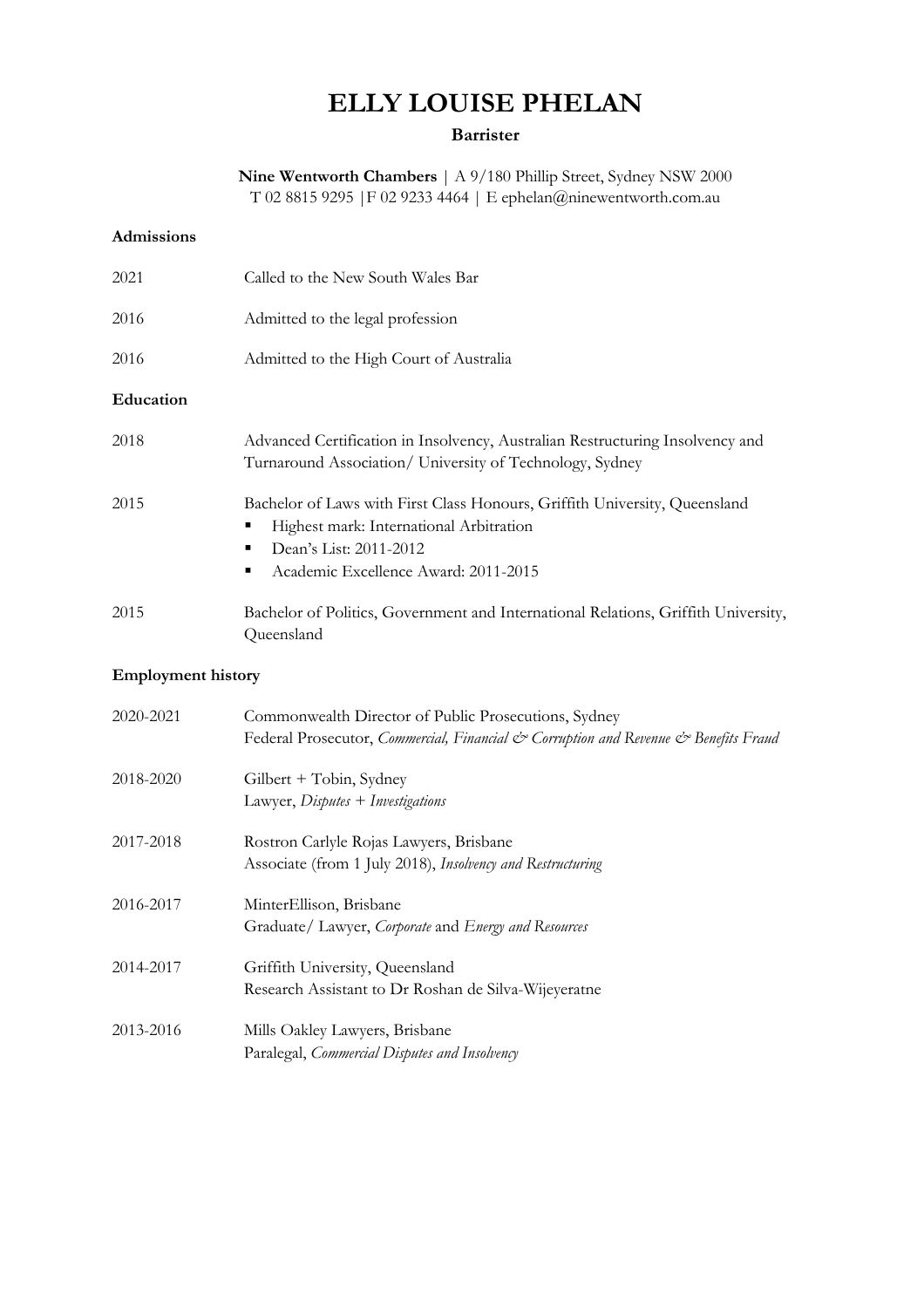#### **Publications and presentations**

Elly Phelan, 'Bystander policies and their importance in combating sexual harassment and bullying', (Presentation, NSW Bar Association Newcastle CPD Conference, 12 March 2022).

Kai Luck and Elly Phelan, 'Employee Entitlements: Legal Update: A New Liability Landscape for Employee Entitlements in Liquidation' (2019) 31(3) *Australian Restructuring Insolvency & Turnaround Association Journal* 32, 32- 35.

#### **Memberships**

Elly is a committee member of the Bar Association Diversity and Equality and New Barristers committees.

Elly is a current member of the Australian Restructuring Insolvency and Turnaround Association (ARITA) and the Women's Insolvency Network Australia (WINA).

Elly is a member of the Junior Counsel Panel for the Commonwealth Director of Public Prosecutions (appointed 2021).

#### **Selected cases as counsel**

| Led:   | Application by SCS Super Pty Limited atf Australian Catholic Superannuation and Retirement<br>Fund [2022] NSWSC 686 (Hallen J), led by Dominique Hogan-Doran SC<br>[application for judicial advice].                                                                                                     |
|--------|-----------------------------------------------------------------------------------------------------------------------------------------------------------------------------------------------------------------------------------------------------------------------------------------------------------|
|        | Exp No 1 National Park Street Pty Ltd v Abe Froman Pty Ltd, Foleys Music Pty Ltd and<br>Sandra Lindsay, led by Greg McNally SC (Supreme Court of New South Wales<br>Proceeding No.: 2021/00290691, 22 October 2021, Sackar J) [obtained an order<br>for expedition that was contested by all defendants]. |
|        | In the matter of Hydrodec Group Plc (No 2) [2021] NSWSC 1491, led by Emma Beechey [costs].                                                                                                                                                                                                                |
|        | In the matter of Hydrodec Group Plc [2021] NSWSC 755, led by Emma Beechey [successfully<br>opposed an order for recognition of an application for recognition of a UK moratorium<br>proceeding under the UNCITRAL Model Law on Cross-Border Insolvency].                                                  |
| Unled: | Perpetual Trustees Victoria Limited v Babasa [2021] NSWSC 1062 [obtained an order<br>for possession and release of mortgage for a third party].                                                                                                                                                           |
|        | Guo Hui Zhong v Galleria Suv Pty Ltd and Hoang Vincent Tran (District Court of<br>Queensland Proceeding No.: 1996/21, 6 August 2021, Dick SC DCJ) [obtained an<br>order for possession and seizure of collateral pursuant to s 123 of the Personal<br>Property Securities Act 2009 (Cth)].                |
|        | Polyfone Telecom Pty Limited v Enseco Services Pty Limited (Federal Court Proceeding<br>No.: NSD375/2021, 9 July 2021, Lee J) [obtained an order pursuant to s 1322(4)(b)<br>of the Corporations Act 2001 (Cth) requiring the removal of a Form 519 from the<br>ASIC company register].                   |